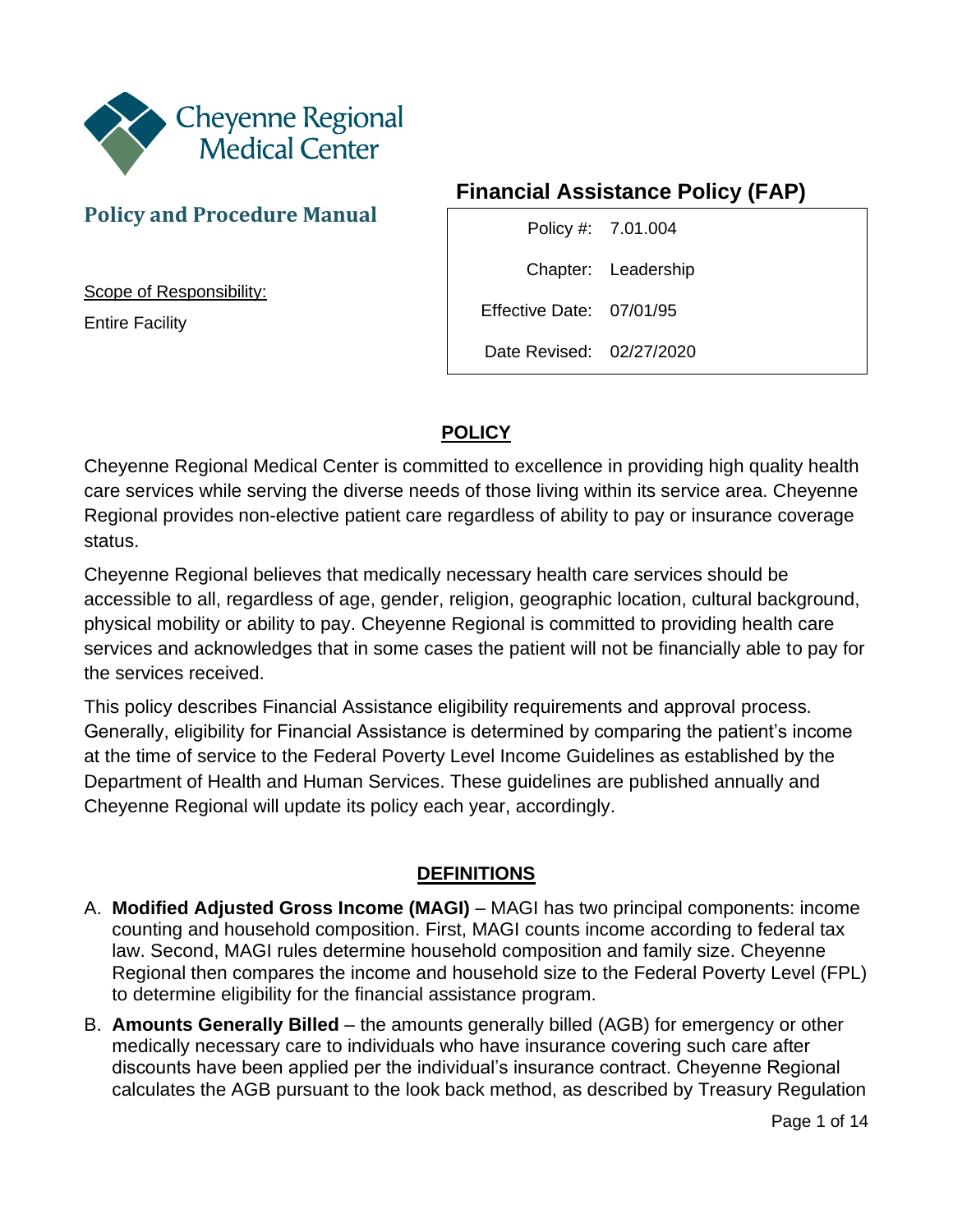

Policy #: 7.01.004 Title: Financial Assistance Policy (FAP) Chapter: Leadership

Section §1.501(r) 5. The look back method is based on actual past claims paid to the hospital facility by Medicare Fee for Service along with all private health insurers paying claims to the hospital facility. The amounts billed for emergency and other medically necessary medical services to those eligible for financial assistance will not be more than the AGB to individuals with insurance covering such care. The AGB percentage will be reviewed and updated annually by the 120th day after the 12-month period the hospital facility used in calculating the AGB percentage, which is July 1 for Cheyenne Regional.

- C. **AGB percentage** –a percentage of gross charges that a hospital facility uses to determine the AGB for any emergency or other medically necessary care it provides to an individual who is eligible for financial assistance. You may request a copy of the AGB percentage from Patient Financial Services at the number listed below.
- D. **Discount**  a reduction from the full or gross charges for services rendered.
- E. **Extraordinary Collection Actions (ECAs)**  actions taken by a hospital facility against an individual related to obtaining payment for a bill for care and services provided that may require a legal or judicial process, involve selling an individual's debt to another party or involve reporting adverse information about an individual to consumer reporting agencies or credit bureaus.
- F. **Episode of care** all clinically related services for one patient for a discrete diagnostic condition from the onset of symptoms until treatment is complete.
- G. **Gross Charges**  the total charges for care and services provided, as listed on the hospital's charge master, before any applicable discounts are applied.
- H. **Medically Necessary** any service or procedure reasonably determined by the patient's treating provider to prevent, diagnose, correct, cure, alleviate, or avert the worsening of conditions that endanger life. The physical, mental, cognitive, or developmental effects cause suffering or pain, result in illness or infirmity, threaten to cause or aggravate a handicap, or cause physical deformity or malfunction, if there is no other equally effective, more conservative or less costly course of treatment available. It may also include a course of treatment that includes mere observation or no treatment at all.
- I. **Area of Service –** Laramie County, Wyoming
- J. **Federal Poverty Guidelines**  a measure of income published annually by the U.S. Department of Health and Human Services. *See* https://aspe.hhs.gov/2019-povertyguidelines for the current guidelines.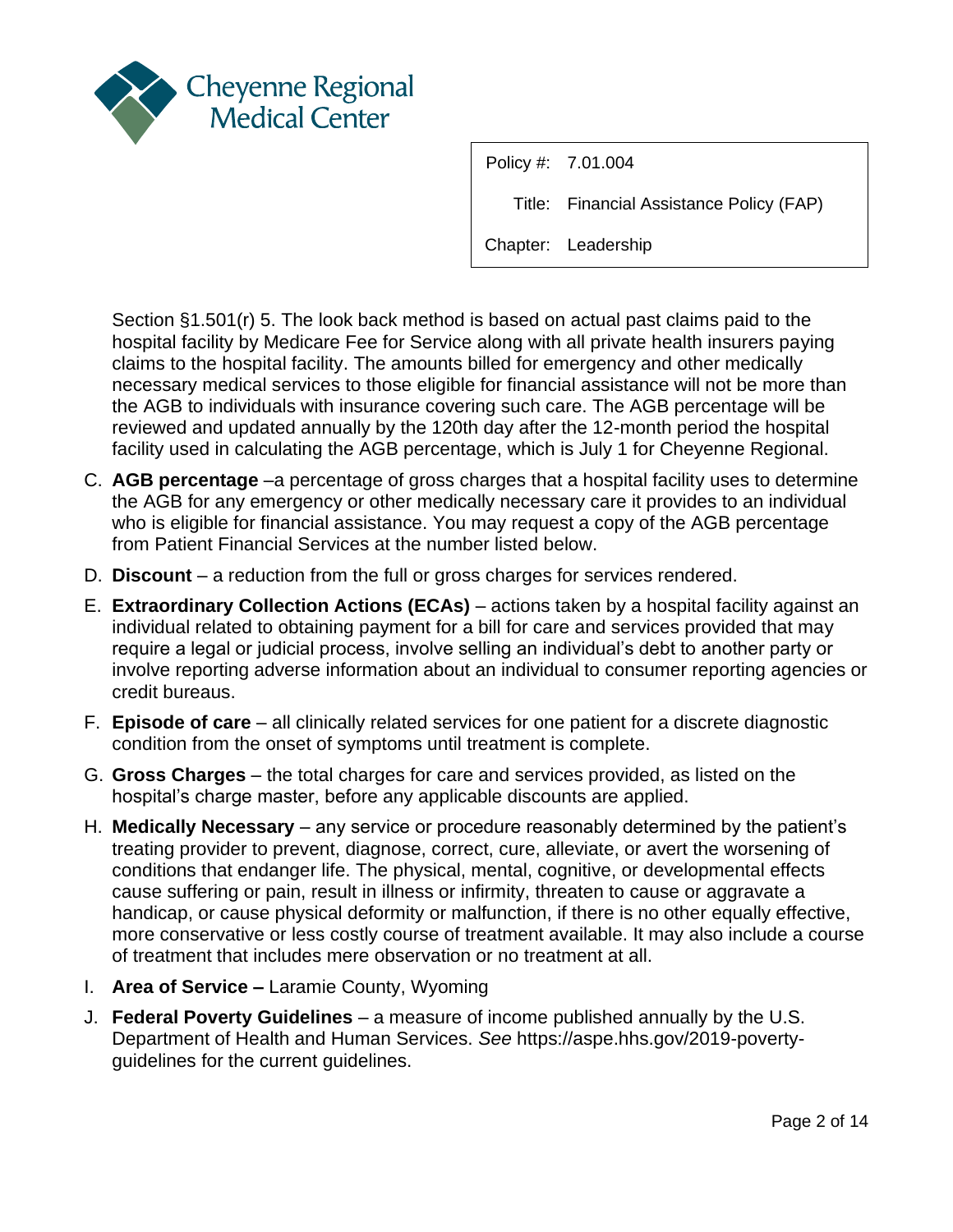

Title: Financial Assistance Policy (FAP)

Chapter: Leadership

- K. **Third-Party Liability Claims**  any claim a patient may have against another individual, insurer, or entity responsible for covering the patient's cost of medical services.
- L. **Application Period**  the time in which a patient has to complete the Financial Assistance application. It begins on the first day care is provided and ends on the  $240<sup>th</sup>$  day after the Cheyenne Regional sends the individual the first post-discharge billing statement for the care provided.

### **SCOPE**

This policy applies to Cheyenne Regional Medical Center and Cheyenne Regional Medical Group. Cheyenne Regional Medical Center and Cheyenne Regional Medical Group will collectively be referred to as Cheyenne Regional throughout this policy.

This policy applies to residents of the area of service as defined above.

This policy does not apply to services that are not deemed medically necessary by the patient's treating provider. It typically will not apply to (1) balances resulting from cosmetic services; (2) balances resulting from bariatric services; and (3) pregnancy-related treatment for patients who are eligible for Presumptive Programs for pregnant woman through Medicaid; (4) virtual self-pay clinic visits. This list is not exhaustive.

A list of any providers, other than the hospital facility itself, delivering Emergency Services or other Medically Necessary Services in the hospital facility and whether or not their services are covered under this Policy, is maintained in a separate document that may be obtained, free of charge: (1) from the front desks at the emergency department within each Hospital Facility; (2) by calling the telephone number set forth in this Policy; (3) by sending a written request to the address set forth in this Policy; or (4) by visiting http://cheyenneregional.org/billing-andinsurance/. Cheyenne Regional will update this list quarterly.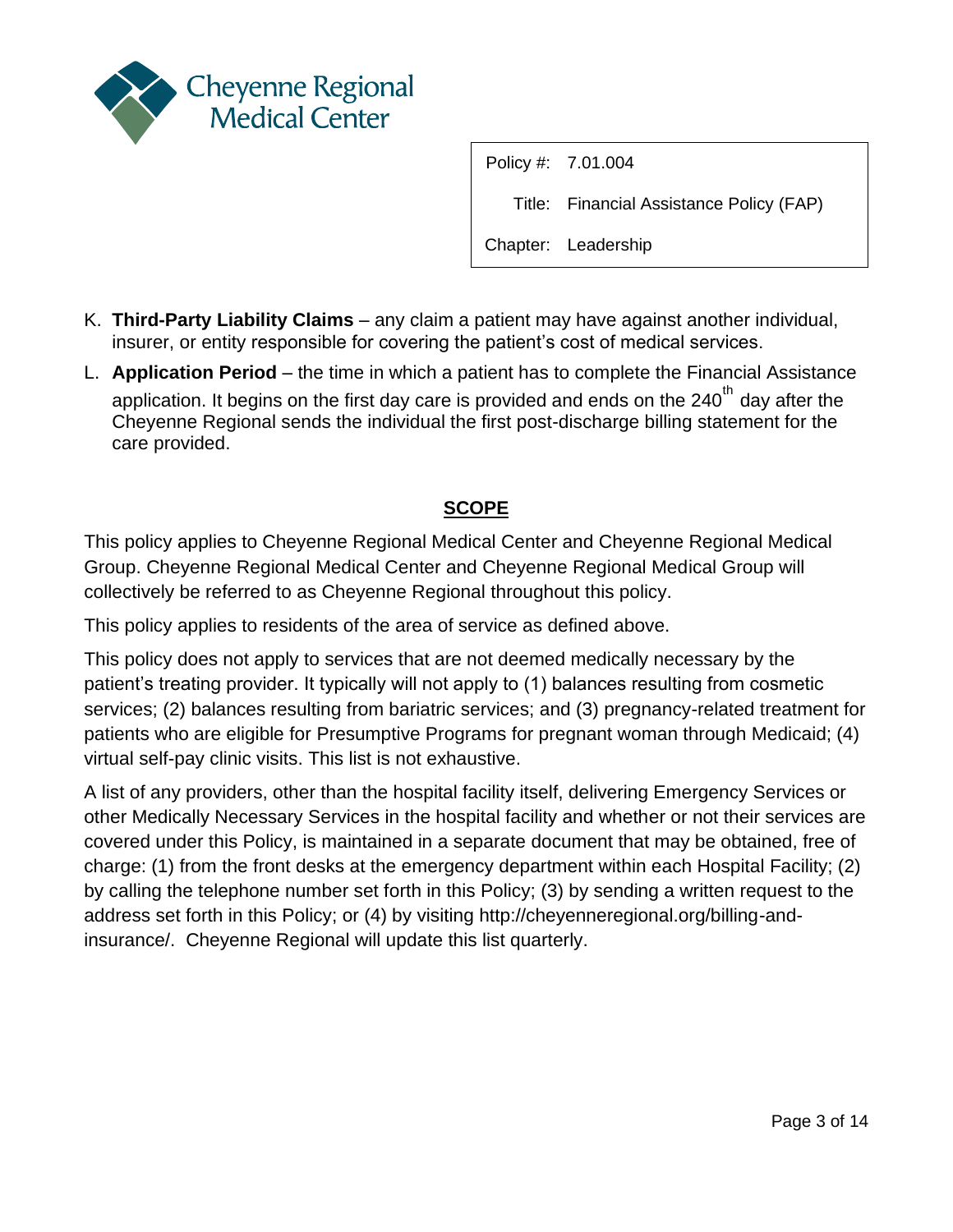

Title: Financial Assistance Policy (FAP)

Chapter: Leadership

### **PROCEDURE**

- A. Compliance with EMTALA and HIPAA:
	- 1. EMTALA: Cheyenne Regional will not delay the provision of a medical screening exam (MSE), stabilizing treatment, or appropriate transfer, or otherwise engage in any activities that would discourage an individual from seeking emergency medical care, in order to inquire about the individual's method of payment or insurance status. The Hospital will not seek, request, direct an individual to seek, or allow a health plan coordinator to request prior authorization for services before the individual has received a MSE and initiation of stabilizing treatment as required by EMTALA. See Policy 7.01.034
	- 2. HIPAA: All application information, such as financial statements, will be maintained in accordance with the Health Information Portability and Accountability Act and the Cheyenne Regional Records Retention Policy.
- B. Financial Assistance Program:
	- 1. Requesting information:
		- a. Applicants may receive information regarding eligibility and the Financial Assistance application process from a Financial Navigator at either the Patient One-Stop located at East Campus (2600 East 18th Street Cheyenne, WY 82001) or at Admissions located at West Campus (214 East 23rd Street Cheyenne, WY 82001), by calling 307-996-4777 (option 2) or on the Cheyenne Regional website at http://cheyenneregional.org/billing-and-insurance/.
		- b. The application for financial assistance may be downloaded free of charge at http://cheyenneregional.org/billing-and-insurance/. The application may also be mailed free of charge to applicants upon their request by contacting the Financial Navigator Department at the addresses or phone number listed above. Applicants may also request paper copies of the application, policy, and plain language statement from the staff at front desk of the emergency department or front desk of the admissions department.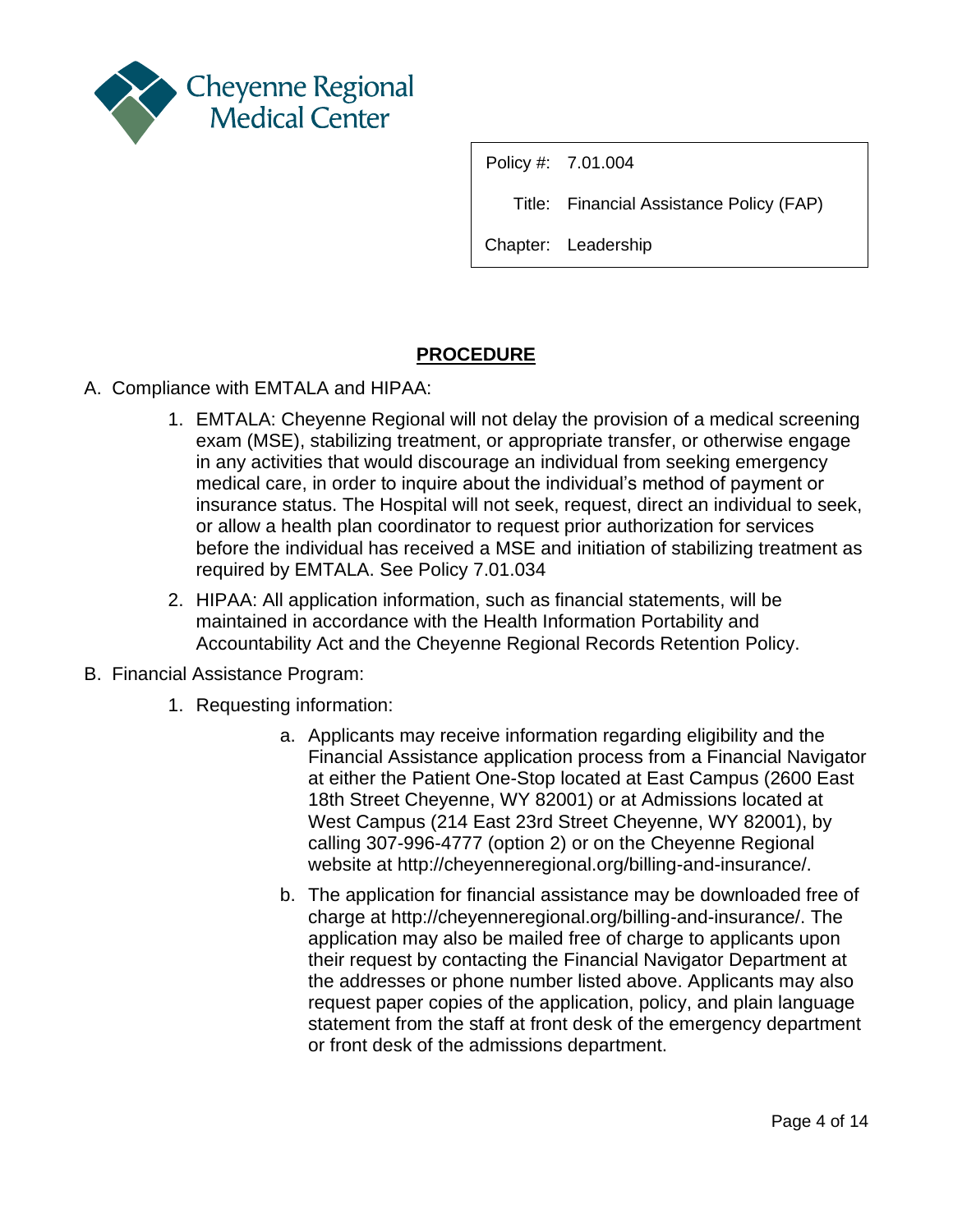

Title: Financial Assistance Policy (FAP)

- c. In addition to the financial assistance application, Cheyenne Regional also posts the following on its website:
	- i. Cheyenne Regional policies regarding EMTALA (ADMIN-AD-69), payment plans (ADMIN-FN-12) and self-pay discounts (ADMIN-FN-10).
	- ii. the plain language summary of the financial assistance policy, and
	- iii. contact information for Cheyenne Regional Financial Navigator.
- 2. Cheyenne Regional communicates with community programs whose target populations are likely to qualify for Cheyenne Regional financial assistance to educate the community about Cheyenne Regional's financial assistance program.
- 3. Cheyenne Regional notifies and informs patients of the financial assistance program by: (1) offering a paper copy of the plain language summary of the financial assistance policy upon admission or discharge; (2) including a conspicuous statement on all billing statements that includes the availability of financial assistance, how to reach a financial navigator, and how to request copies of documents required to apply for financial assistance; and (3) setting up conspicuous public displays that are noticeable in size and placed in the emergency and admissions departments.
- C. Application process:
	- 1. A financial assistance application may be initiated by the patient, a Cheyenne Regional staff member, an outsource agency, a Cheyenne Regional community partner, a physician or an interested party on behalf of the patient.
	- 2. Cheyenne Regional strives to identify patients who may be eligible for financial assistance as early as possible in the patient care cycle. Whenever possible, Cheyenne Regional Financial Navigator Department will determine whether a patient qualifies for financial assistance prior to or at the time of admission.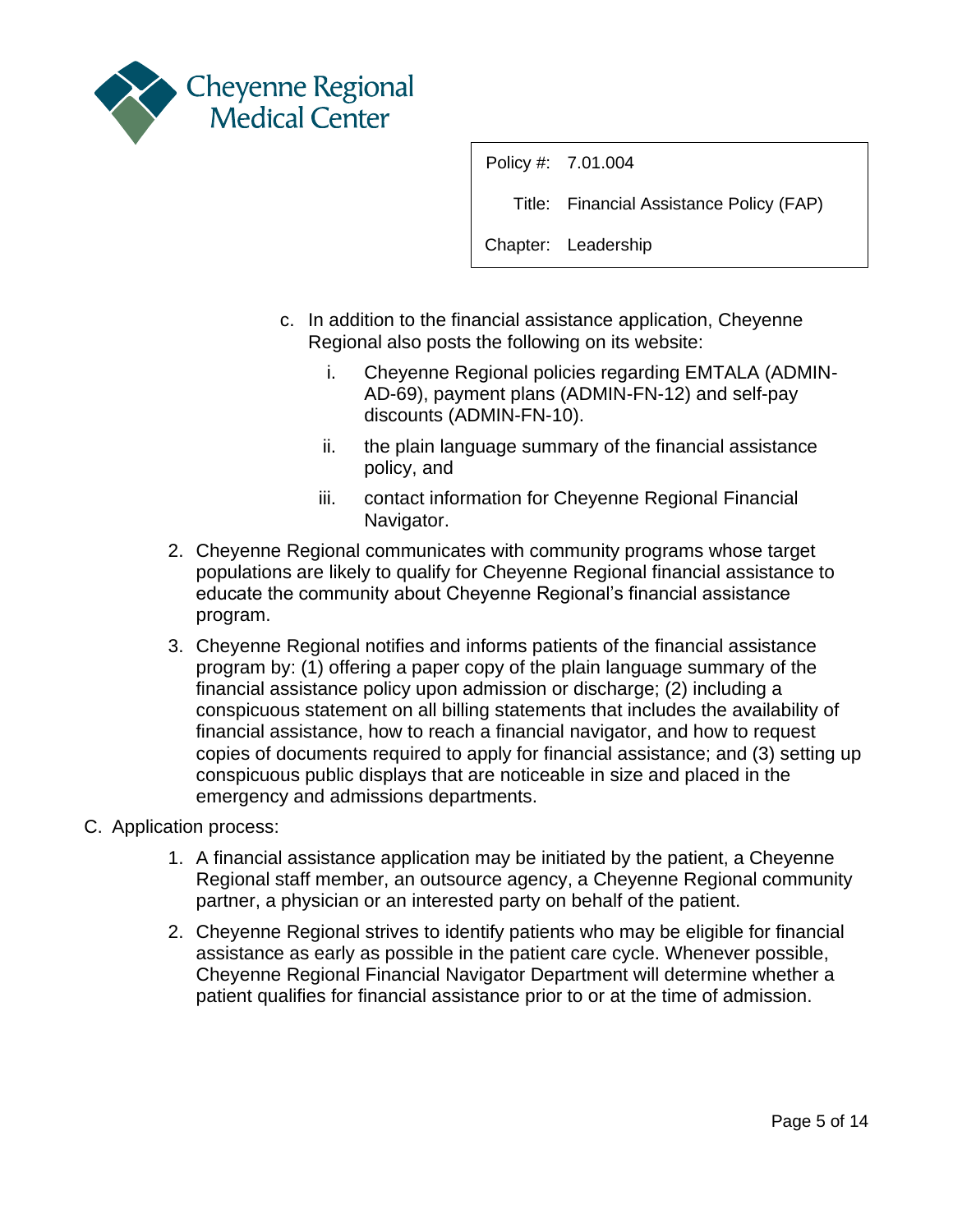

Title: Financial Assistance Policy (FAP)

- 3. Timing of application:
	- a. Applicants must apply for Financial Assistance within the application time period defined above.
	- b. Exceptions to this requirement are at the discretion of the CFO or his/her designee and likely include situations of patient death or patient condition that prevents timely application.
- 4. During the application process, all requests related to eligibility will be referred to the Financial Navigator Department.
- 5. In order to be evaluated for financial assistance, it is the responsibility of the applicant to:
	- a. submit a complete and signed application for qualification under any offered Federal or State medical benefit program or other health insurance program (e.g.: Medicaid, Social Security, COBRA)
		- i. **OR** provide proof of denied application for public benefits and state or federal medical benefit programs.
	- b. submit an application for qualification under any offered state or federal medical program: Medicaid, Social Security, Social Security Disability, and/or health insurance exchange during open enrollment within 30 days of a qualifying event.
		- i. Qualifying events include death in a family, birth, marriage, divorce, etc.
	- c. submit a signed and completed financial assistance application to Financial Navigator Department located at either East Campus (2600 East 18th Street Cheyenne, WY 82001) or Admissions at West Campus (214 East 23rd Street Cheyenne, WY 82001) along with a copy of his or her picture ID, proof of residency, and proof of income (as discussed further below) within the application period.
		- i. Initial applications can be submitted through Cheyenne Regional MyChart at, https://mychart.crmcwy.org/MyChart/
- 6. An applicant must provide information about his or her household size. Household size includes all members of the immediate family and other dependents in the household as defined by healthcare.gov/income-and-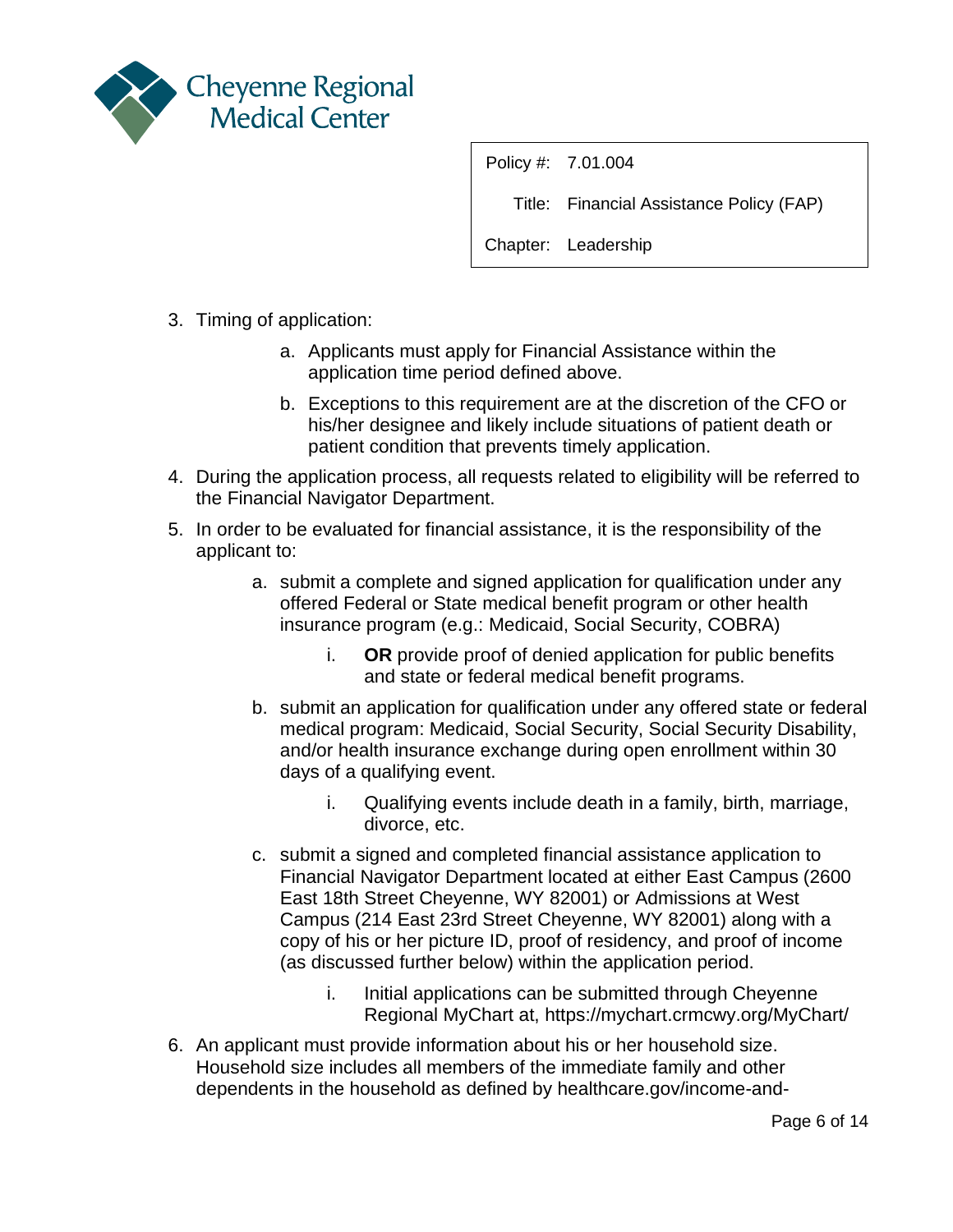

Title: Financial Assistance Policy (FAP)

Chapter: Leadership

household-information/household-size (located https://www.healthcare.gov/income-and-household-information/household-size/)

- 7. An applicant must provide proof of residency, which may include copies of utility bills, mortgage statements, lease agreements, and/or housing assessments dated within the last 30 days of the application.
- 8. An applicant must provide proof of income, which may include:
	- a. Copies of the applicant's paycheck stubs from the 90 days prior to the submission of the application,
	- b. Copies of the applicant's most recent social security award letter,
	- c. Copies of the statements from the applicant's disability and/or unemployment benefits,
	- d. A complete copy of the applicants most recent federal income tax return,
	- e. A copy of the W-2 issued by the applicant's employer,
	- f. Copies of most recent statements describing supplemental security income, veterans' payments, survivor benefits, pension or retirement income, interest, dividends, rents, royalties, income from estates, trusts, educational assistance, alimony and child support,
	- g. An application from an outside agenda, (Cheyenne Regional will make its own determination of eligibility for financial assistance based on this policy and may require additional documents to determine eligibility), or
	- h. If the applicant does not have any of the listed documents to prove household income, he or she may call the Cheyenne Regional Financial Navigator office and discuss other evidence that the applicant may provide to demonstrate eligibility. At Cheyenne Regional's discretion, it may accept a notarized letter stating how the applicant is financially surviving.
		- i. In very limited situations, at Cheyenne Regional's discretion, it may rely on the applicant's oral representations as to his or her income to make a determination about his or her eligibility.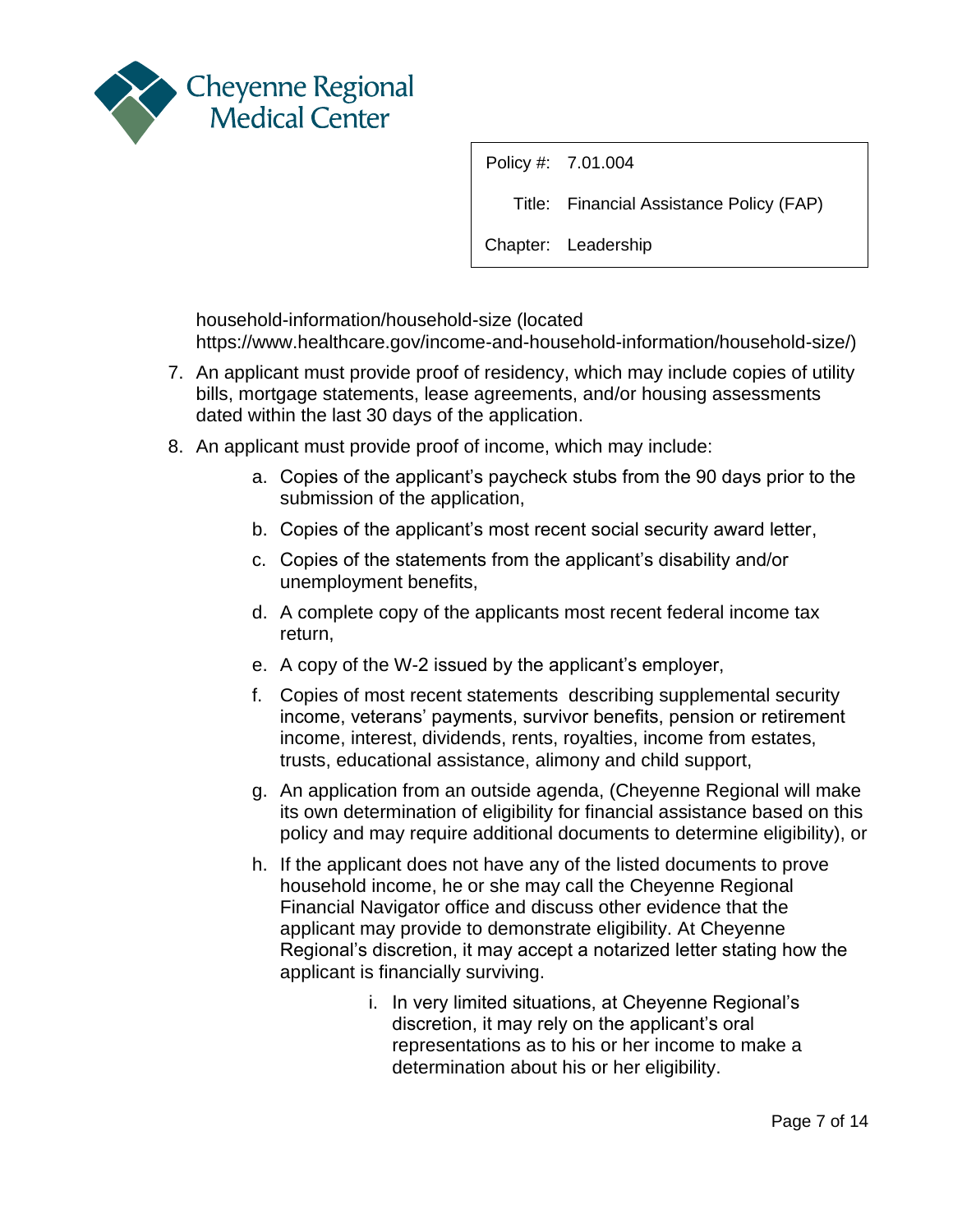

Title: Financial Assistance Policy (FAP)

- i. The above list is not exhaustive as circumstances vary for each applicant.
- j. In order to establish a catastrophic level of Financial Assistance, additional information may be required.
- 9. Notification of Determinations:
	- a. Cheyenne Regional Financial Navigator department will notify applicants of their eligibility determination in a timely manner.
	- b. If an applicant is eligible, Cheyenne Regional will immediately arrange for payment of the outstanding balance, if any, after the applicable discount has been applied.
		- i. Cheyenne Regional offers payment plans on an individual basis pursuant to Cheyenne Regional Policy ADMIN-FN-12.
	- c. If an applicant is ineligible, Cheyenne Regional will issue a letter to the applicant explaining the reason for the denial and listing a contact number for the Financial Navigator office.
- D. Eligibility Requirements:
	- 1. Cheyenne Regional will generally provide financial assistance only after all other means of financial support are exhausted from available payment sources, including but not limited to: Medicaid and Marketplace Health Insurance.
	- 2. Cheyenne Regional determines an applicant's financial assistance eligibility based on the applicant's financial status on the date of application.
	- 3. The Administrator of Aging Services, in consultation with the CFO or his/her designee, will establish department protocols for whether financial assistance is applicable for charges stemming from hospice room and board at the Davis Center or hospice room and board provided in the main hospital setting on a case-by-case basis.
	- 4. An Application for Financial Assistance is generally required:
		- a. Every six (6) months or until the next open enrollment effectuation date, whichever is sooner, for residents of the area of service;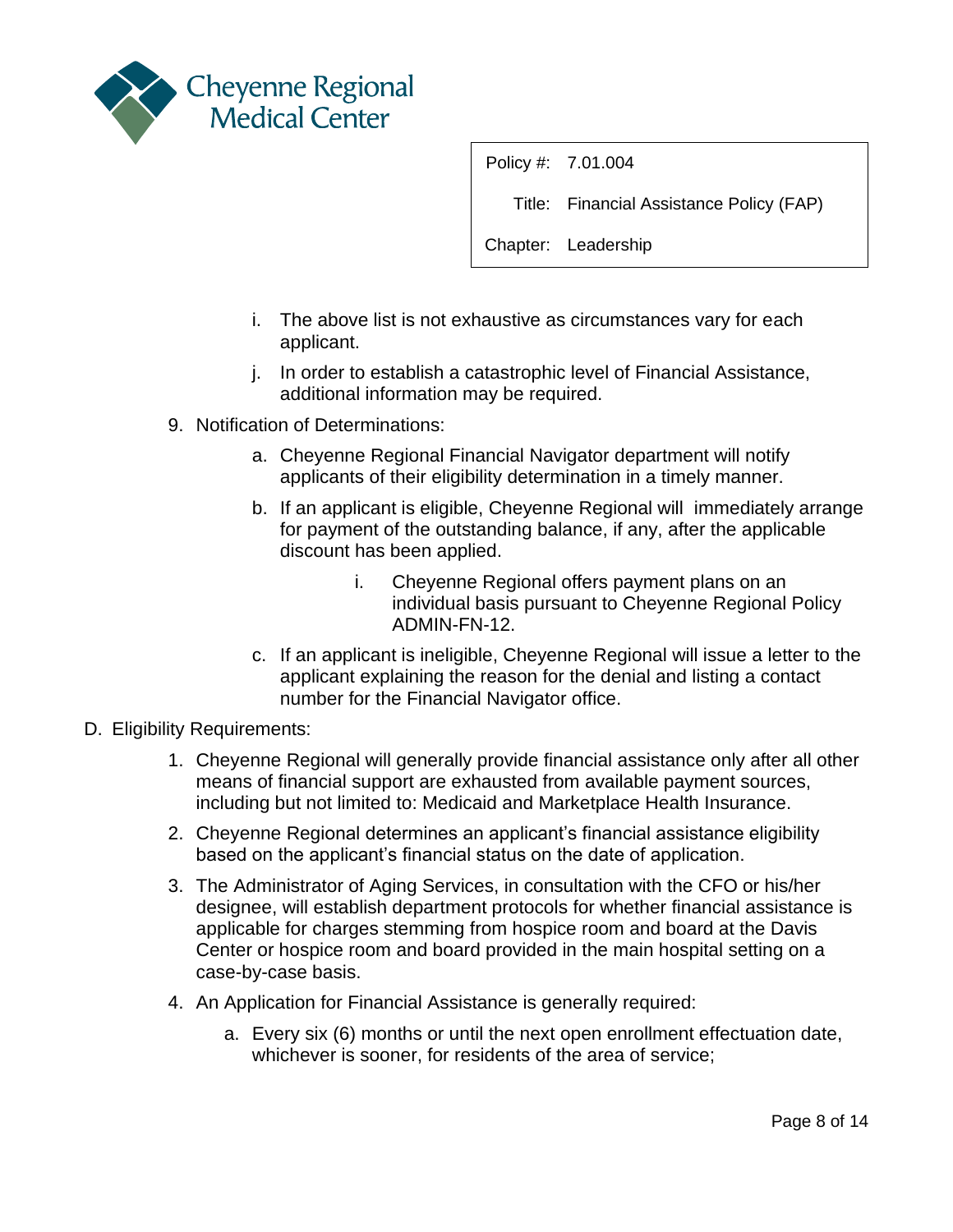

Title: Financial Assistance Policy (FAP)

- b. The CFO or his/her designee will approve residents outside the area of service and non-US citizens on a case-by-case basis;
- c. If a resident outside the area of service or a non-US citizen requires continued and medically necessary care, the patient must provide a letter form his or her physician that explains the necessity of care in Laramie County and unavailability of care in the patient's home county or state. The CFO or his/her designee will make the eligibility determination.
- d. Cheyenne Regional reserves the right to reevaluate an application at any time.
- 5. Services not covered by Medicaid because of patient coverage program may qualify for Financial Assistance. This does not include Medicaid and Kid Care (CHIP) co-payments.
- 6. Patient copayments, deductibles, and coinsurance will not be reduced or adiusted under financial assistance.
- E. Determination of Eligibility
	- 1. Eligibility criteria:
		- a. Cheyenne Regional will use the proof of income and the application to assess the applicant's eligibility.
		- b. Cheyenne Regional will determine the applicant's FPL and eligibility using a Modified Adjusted Gross Income (MAGI) approach. In instances where a substantial financial resource is available that is not otherwise counted as income according the MAGI, such as certain unearned income not reported on taxes, approval of financial assistance is at the discretion of the CFO or his/her designee.
		- c. Cheyenne Regional may presumptively assume the applicant qualifies for the same level of financial assistance that he or she qualified for in her or her prior applications.
			- i. Cheyenne Regional notifies the patient (if he or she is a resident of the area of service) that his or her original eligibility determination will be valid based on Section D.5 and if the patient has another episode of care within that time period that the patient may re-apply for more generous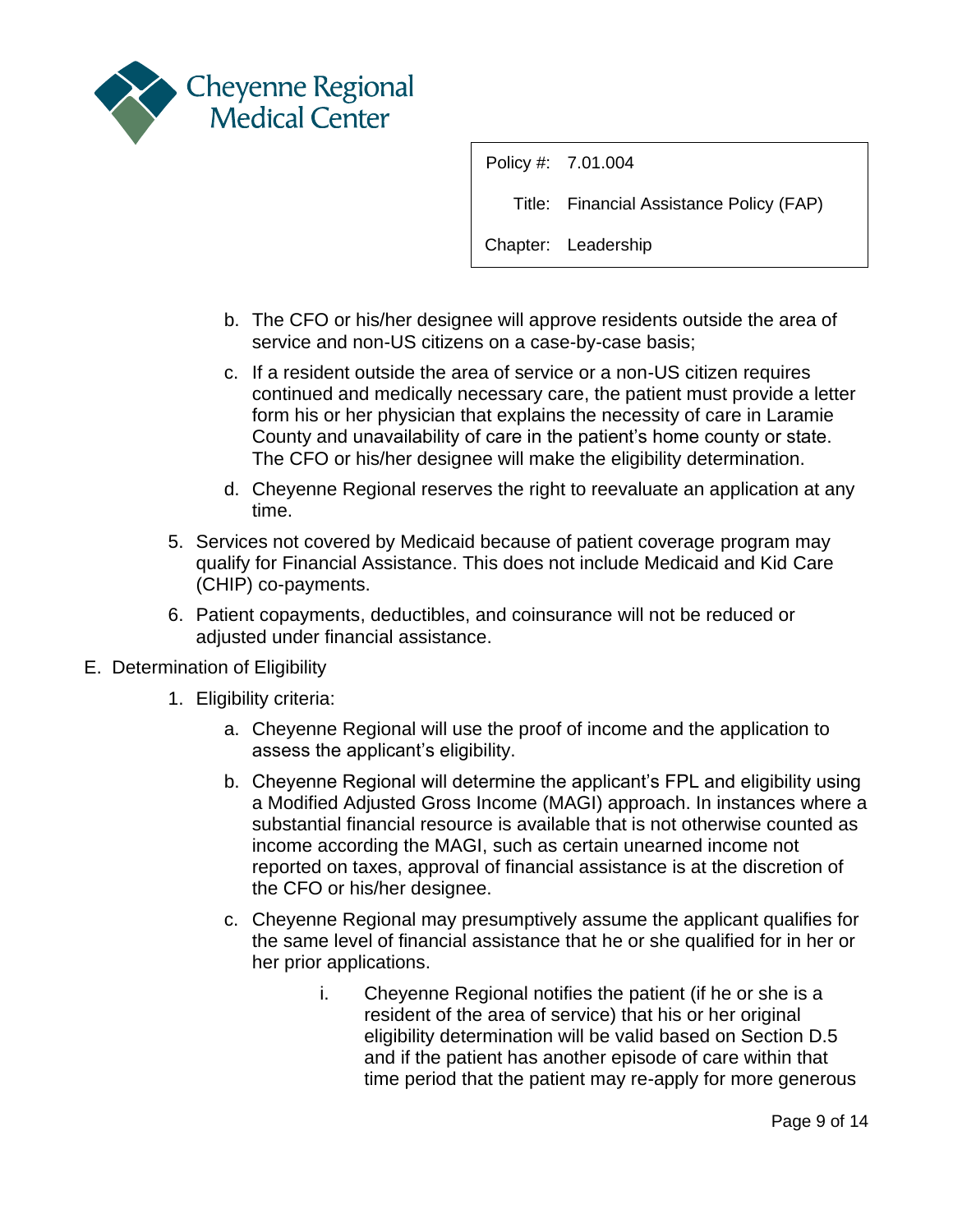

Title: Financial Assistance Policy (FAP)

Chapter: Leadership

assistance (if his or her financial status has changed) within the application period.

- F. Approved Financial Assistance Adjustment Amounts:
	- 1. See attachment A for the list of applicable discounts.
	- 2. Catastrophic Financial Assistance An applicant may qualify for a discount or an additional discount when his or her patient financial responsibility exceeds 30% of the household income. Senior management approval is required. At the time of the eligibility determination, Cheyenne Regional will examine the applicant's account files for any other outstanding obligations. Cheyenne Regional will only apply the discount to those charges related to the episode of care at issue.
	- 3. For those applicants over income and out of service area, initial determination will be made by the Financial Navigators. If a patient is deemed eligible and has already made payments to Cheyenne Regional for the episode of care, Cheyenne Regional will issue a refund to the patient if the payments were in excess of the approved financial assistance rate or established amount for the **same** episode of care for which the applicant seeks financial assistance.
- G. Continued eligibility, revocation of eligibility, and requirement to supplement:
	- 1. For patients to remain eligible for Financial Assistance, patient/guarantor must apply for and/or continue to pursue all benefits for which they are presently entitled to or may become entitled to, including Medicare, Medicaid, Social Security Disability, or any other state or Federal programs, until patient/guarantor are either approved or denied.
	- 2. If patient/guarantor is denied benefits through any Federal or State program due to lack of cooperation, Financial Assistance may not be granted or may be revoked, and discounts will be reversed, resulting in all outstanding debts to Cheyenne Regional becoming patient/guarantor responsibility.
	- 3. Cheyenne Regional retains the right to require any applicant to reapply if new information pertaining to any change in his or her income level becomes available that may change his or her eligibility for Financial Assistance. Applicants may also request to reapply if their income level or family status changes.
- H. Third Party Liability and duty to supplement application: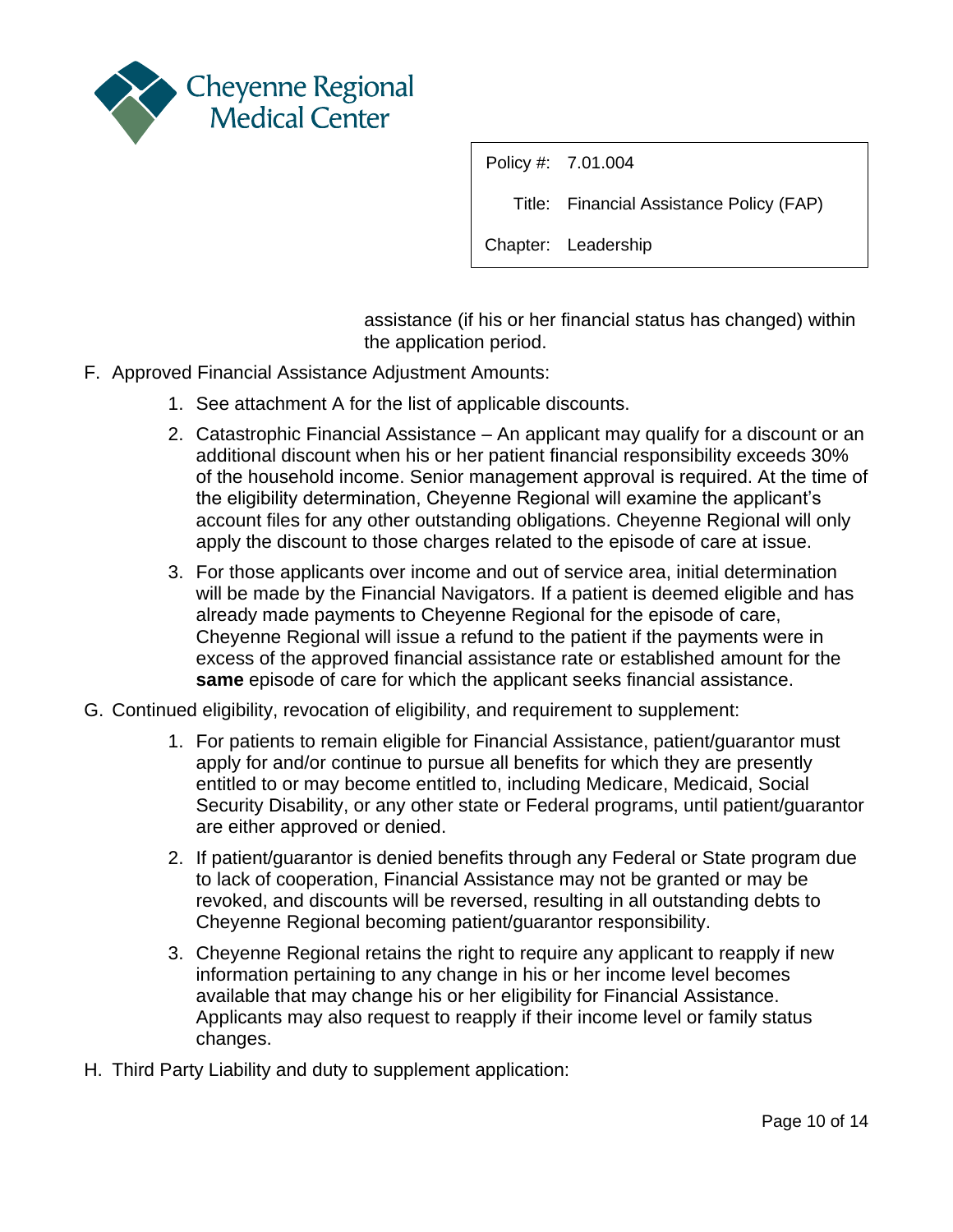

Title: Financial Assistance Policy (FAP)

- 1. In instances of Third Party Liability (TPL) or Worker's Compensation (WC), Cheyenne Regional will not apply financial assistance until there is sufficient evidence of patient responsibility. A letter of settlement is required from the third party insurance or an attorney. Cheyenne Regional will consider workers' compensation claims similarly.
- 2. Patients obtain a financial award through a Third Party Liability (TPL) situation must report the amount of the award as income to Cheyenne Regional. A new Financial Assistance application will be re-processed based on the new income amount.
- I. Incomplete Applications:
	- 1. If an applicant submits an incomplete financial assistance form, within the application period, Cheyenne Regional will:
		- a. Provide the applicant with a written notice that describes the additional information and/or documentation required by this policy or the application that he or she must submit to complete his or her application;
			- i. Incomplete application packets will remain open for 30 days after submitted. A letter will be sent upon reviewing the packet and determining what is missing. An additional letter will be sent 10 days prior to closing the case informing the individual of what is required to process the application packet.
		- b. Provide the applicant with at least one written notice that informs him or her that the hospital may engage in adverse reporting to consumer credit reporting agencies/credit bureaus if the applicant does not complete the application or pay the amount due by a specified deadline.
			- i. The deadline date must not be earlier than the last day of the application period or thirty days after the written notice is provided to the individual.
		- c. Reporting to consumer credit reporting agencies/credit bureaus occurs at 250 days from the first statement if a completed application packet is not received prior;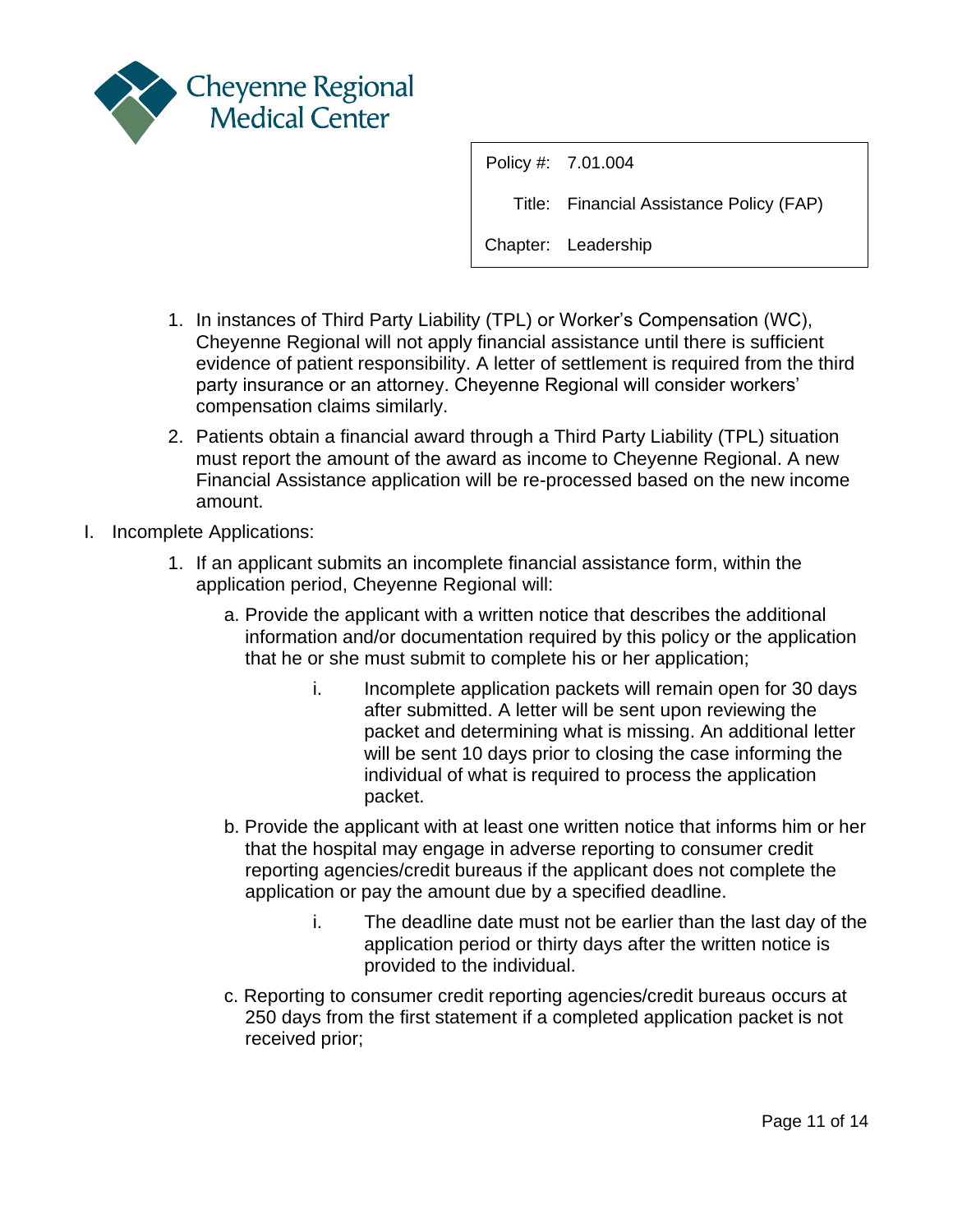

Title: Financial Assistance Policy (FAP)

Chapter: Leadership

- J. Collection Activity:
	- 1. Cheyenne Regional Medical Center will not engage in extraordinary collection actions before it makes a reasonable effort to determine whether an applicant is eligible for financial assistance under this policy.
	- 2. Reasonable efforts shall include:
		- a. Validating that the patient owes the unpaid bills and that all sources of third-party payment have been identified and billed by the hospital;
		- b. Offering or attempting to offer the patient the opportunity to apply for financial assistance pursuant to this policy and documenting if the patient has not complied with the hospital's application requirements;
		- c. Sending three billing statements and sending at least one written notice of the ECAs that Cheyenne Regional intends to use if the patient does not complete a financial assistance application or pay his or her outstanding balance within the appropriate time period. This notice will also state a deadline for when ECAs may be initiated that is no earlier than 30 days after the notice was sent.
		- d. Extraordinary collections actions may include actions such as:
			- i. Reporting to consumer credit reporting agencies/credit bureaus
			- ii. Wage garnishments
			- iii. Liens on primary residences, or
			- iv. Other legal actions

#### K. Additional References:

- 1. Letter of instruction sent to patient explaining the Financial Assistance Application process
- 2. Financial Assistance Application
- 3. Financial Assistance Guidelines
- 4. Current year Poverty Level Guidelines (to be updated annually)
- 5. Provider list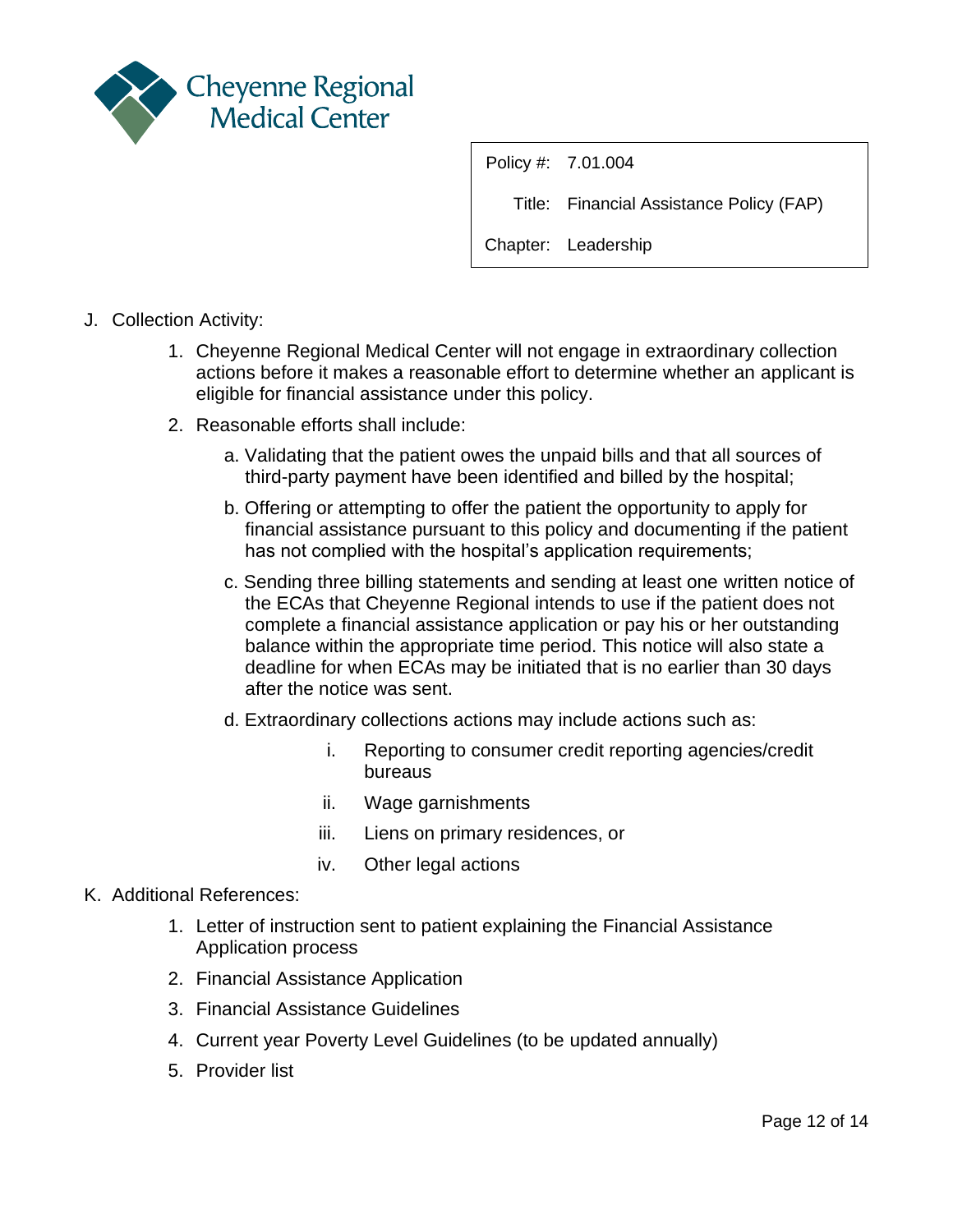

Title: Financial Assistance Policy (FAP)

Chapter: Leadership

6. Plain Language Summary

**References:** 26 U.S. Code § 501(r) and Wyoming Statute sections 18-8-806 and 16-4-502 **Policy Cross Reference:** Patient Accounting, Policy 7.01.034 EMTALA

**This policy replaces the following policy:** 

**Key Words:** Medical Assistance**,** Financial Assistance, Poverty Level, Co-payment, Guidelines, Income Guidelines

Originator: Chief Financial Officer

Signatures:

President, Board of Trustees: **Date: Date: Date: Date:**